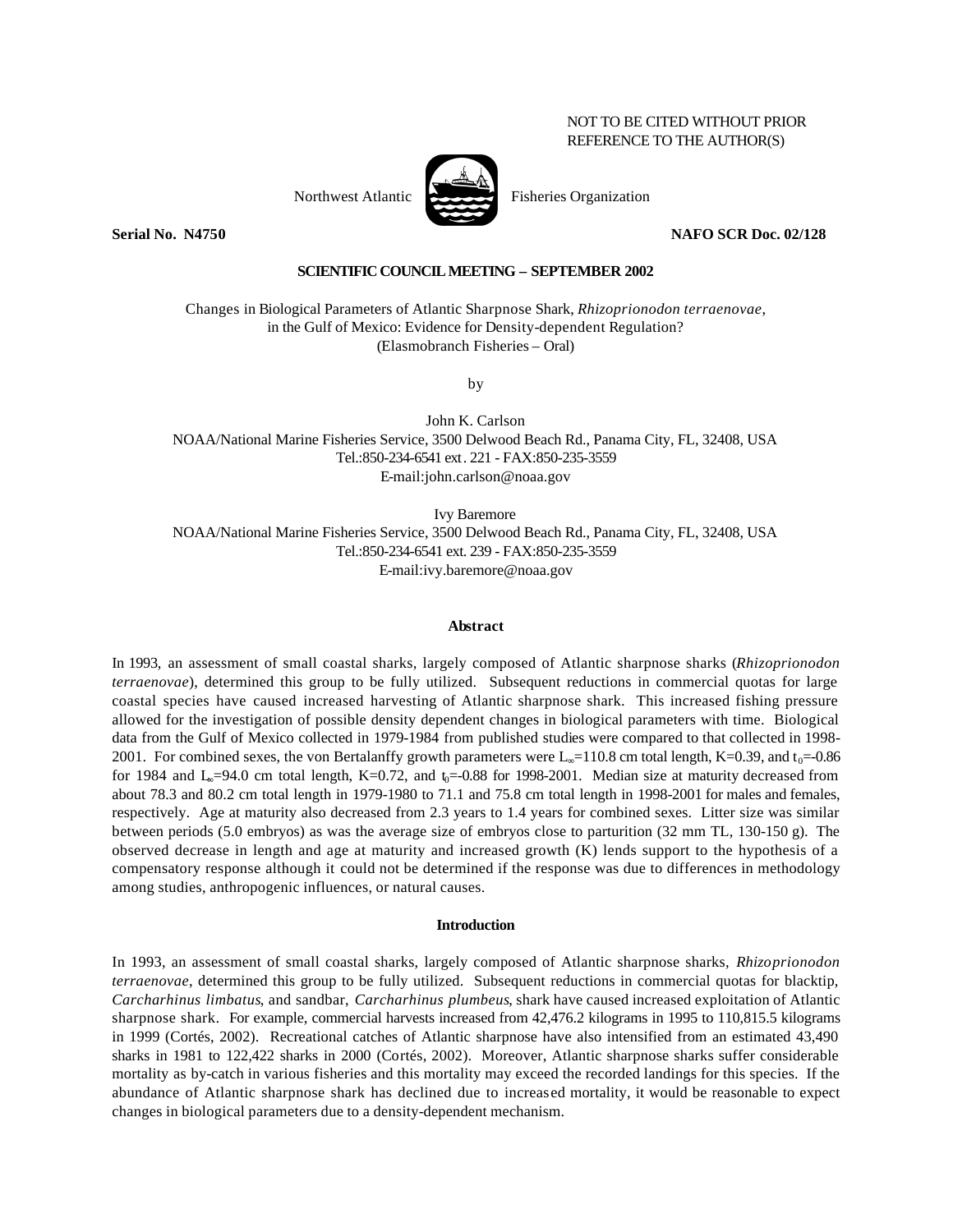There have been few studies providing empirical evidence of density-dependent compensation in sharks. A study on the age and growth of sandbar sharks, *Carcharhinus plumbeus*, found an increase in juvenile growth rate after exploitation but this was not accompanied by a decrease in age at maturity (Sminkey and Musick, 1995). Although these results are conflicting perhaps due to methodology (Cortes, 2002), the possibility exists that changes due to density-dependence are much more difficult to quantify for longer lived elasmobranchs like the sandbar shark which does not reach age at maturity until 13 years and has a generation time of 21.1 years (Cortes, 1998). Thus, densitydependent compensation in sharks, if it exists, may be easier to detect for a relatively short-lived elasmobranch like the Atlantic sharpnose shark that has a generation time of 5.76 years (Cortes, 1998). The purpose of this paper is to update the age, growth, and reproduction of the Atlantic sharpnose shark in the northern Gulf of Mexico and provide empirical evidence for potential compensatory changes in biological parameters.

### **Materials and Methods**

Atlantic sharpnose sharks were collected from the northern Gulf of Mexico from 1998-2001 using gill nets (multiple panels of 8.9 to 20.3 cm stretched mesh sizes) and a 100-hook longline (#15/0 circle hook). The sharks collected were placed on ice and returned to the laboratory. At the laboratory, sharks were measured to the nearest cm for body lengths (PC - precaudal, FL - fork length, TL - total length, and stretched total length (STL), vertebrae collected from the column between the origin and termination of the first dorsal fin, and reproductive condition assessed following Parsons (1983).

Preparation of vertebrae for enhancement and reading of growth bands was performed following Carlson et al. (in press). Growth bands were found to be most apparent using crystal violet stain on sagittal sections with a thickness of 0.5 mm. Based on a previous validation study (Branstetter, 1987), we assigned ages assuming that (1) the birth mark is the band associated with a pronounced change in angle in the intermedialia and is formed on an arbitrary birth date of 1 June, (2) growth bands are formed once a year, and (3) the narrow dark marks are deposited in winter. Ages were calculated using the algorithm: age=the birth mark + number of winter marks -1.5. If only the birth mark was present, age was assumed to be 0+.

Growth for male and female sharks was expressed using the von Bertalanffy growth model (von Bertalanffy, 1938) fitted to observed size-at-age data using the equation:

$$
L_t\!\!=\!\!L_\mathrm{\!o}(1\text{-}e^{\text{-}K(t\text{-}t\mathrm{o})}),
$$

where L<sub>t</sub>=predicted length at time t; L<sub>∞</sub>=theoretical asymptotic length; K=growth coefficient; and t<sub>o</sub>=theoretical age at zero length. Growth model parameters were estimated using Marquardt least-squares non-linear regression. Comparison of growth curves between sexes was performed using  $\hat{r}$ -tests of likelihood ratios (Cerrato, 1990). Theoretical longevity was estimated as the age at which 95% of L∞ is reached (5(ln2)/K; Fabens, 1965).

Median total length at maturity for male and female sharks was determined by fitting a logistic model,  $Y=1/(1+e^{-(a+bX)})$ , to the binomial maturity data (immature=0, mature=1) where Y=maturity and X=total length (cm) (Mollet *et al.*, 2000). Median total length at maturity was expressed as MTL=-a/b. The model was fitted using least squares non-linear regression. Length was back transformed to a relative age using data from this study and the corresponding age was fit to the logistic model to determine median age at maturity. Reproductive effort was determined by examining litter size and quantifying the average size and weight of near term embryos.

#### *Comparison of biological parameters*

Length-at-age data (n=20) collected in 1984 by Branstetter (1987) and reproductive information (n=149) obtained from 1979-1980 by Parsons (1983) was compared to data obtained from 1998-2001 (n=350) to test for differences in life history traits. Because of the uncertainties and complexities associated with using back-calculated lengths-at-age (e.g. Rosa Lee's Phenomenon) (Walker *et al*., 1998), we used observed size-at-age data when comparing growth curves. Growth curves for combined sexes were compared between sampling periods following Cerrato (1990). Observed mean size-at-age and growth rates between ages were compared using a t-test. Sex-specific median size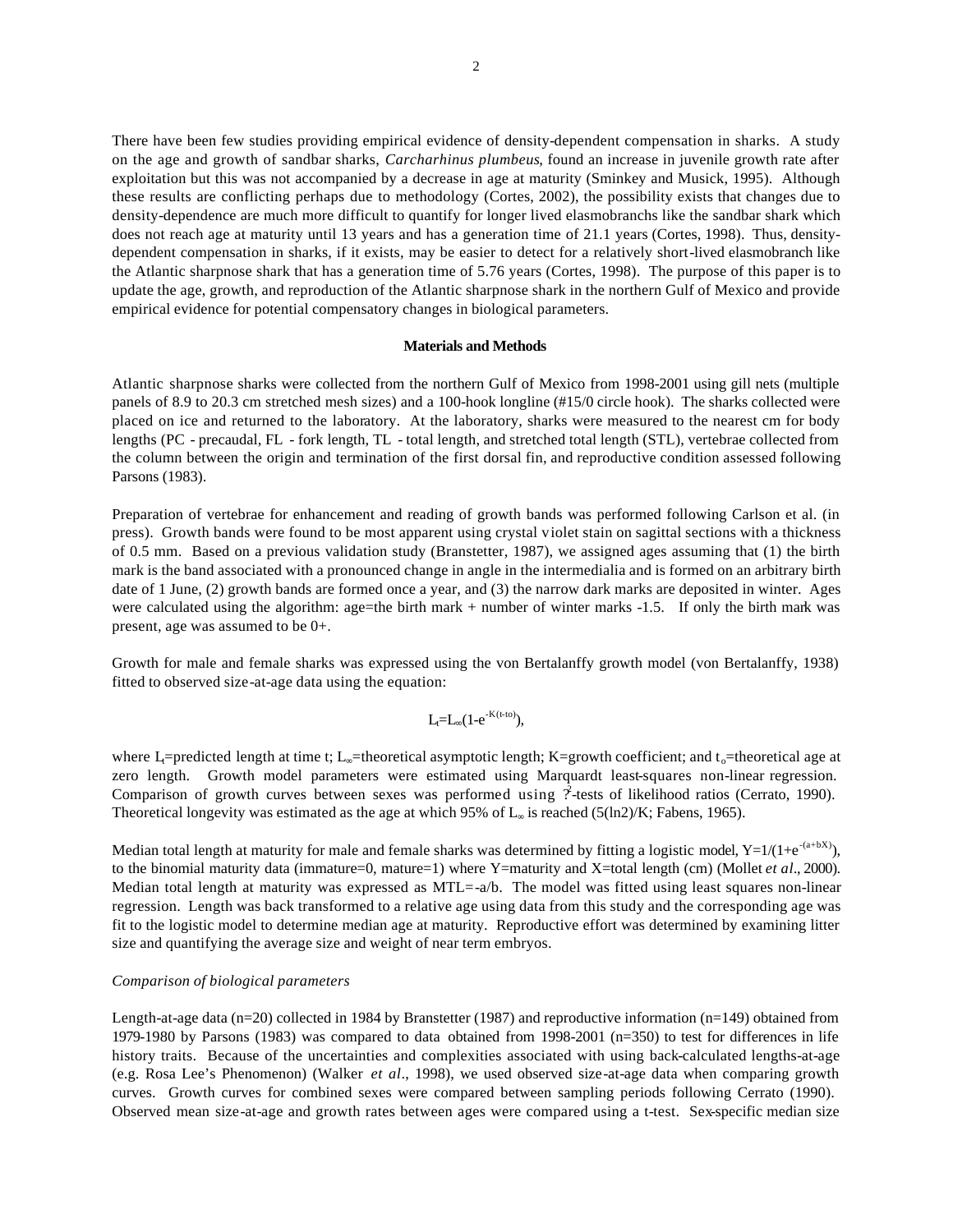and age at maturity (combined sexes) obtained through the logistic model were compared using F-tests (Neter *et al*., 1990).

## **Results**

Although several length measurements were taken for each individual, previous studies on Atlantic sharpnose shark have reported information in total length, i.e., a straight line from the tip of the snout to the tip of the tail in a natural position, our results are reported in natural TL to provide a direct comparison.

## *Biological parameters 1998-2001*

The precision of band counts was high among authors. The first set of readings resulted in an average percent error (APE) (Beamish and Fournier, 1981) of 3.1%. After consultation, agreement was reached in 304 out of 308 (98.7%) vertebrae. Samples with disagreement were discarded.

Von Bertalanffy growth parameters for Atlantic sharpnose sharks were  $L_0$ =95.6 cm TL, K=0.63 yr<sup>1</sup>, t<sub>0</sub>=-1.03 and L<sub>∞</sub>=91.9 cm TL, K=0.85 yr<sup>1</sup> t<sub>o</sub>=-0.73 for females and males, respectively (Table 1). No significant differences between von Bertalanffy growth curves were found between sexes (log-likelihood ratio=5.55; p≥0.05) (Fig. 1). The maximum observed age was 9.5+ (female) and 6.5+ years (male) based on vertebral band counts. Theoretical longevity estimates were 5.5 years for females and 4.0 yrs for males, respectively using values obtained through von Bertalanffy growth model.

Median size at maturity was significantly larger  $(F=2.975, p<0.0001)$  for females (75.8 cm TL) then for males (71.1 cm TL) (Fig. 2). The largest immature shark was 86 cm TL and 80 cm TL and the smallest mature shark was 75 cm TL and 65 cm TL for females and males, respectively. Fitting the corresponding age to the logistic model results in an age of maturity of 1.6 years and 1.3 years for females and males, respectively.

A significant exponential relationship was found for maternal total length and number of embryos (litter size=0.047exp<sup>(0.048)TL</sup>,  $r^2$ =0.65). Average litter size was 5.0 (±1.8 S.D.). The mean size of near term embryos was 32.3 STL (±2.1 S.D.) (weight=130±29.8 g).

### *Comparison of biological parameters*

Growth parameters for combined sexes derived for Atlantic sharpnose shark from 1998-2001 show that they attain a smaller theoretical maximum size  $(L_*)$  and that they reach  $L_*$  at a faster rate  $(K)$  than conspecifics from 1984 (Fig. 1). Von Bertalanffy growth parameters for sharks from 1998-2001 were  $L_0$ =94.1 cm TL, K=0.73 yr<sup>-1</sup>, t<sub>0</sub>=-0.88 (Table 1). In 1984, L<sub>∞</sub>=110.8 cm TL, K=0.39 yr<sup>1</sup>, t<sub>o</sub>=-0.86. Significant differences between von Bertalanffy growth curves were found between time periods (log-likelihood ratio=51.14;  $p<0.01$ ). Maximum age increased by 4 years (5.5 years vs. 9.5 years) from 1984 to 1998-2001.

Observed size-at-age was different between studies but many ages were not significantly different (p≥0.05) (Table 2). Among younger ages, mean observed size-at-age was larger for 1998-2001. Beyond age 2.5, mean observed size at age was larger for the Atlantic sharpnose from 1984.

Growth rates between ages varied depending on time period. Average growth from observed mean size-at-age data was 25.2 cm TL from age 0 to age 0.5, 11.2 cm TL from age 0.5 to 1.5, and 9.4 cm from age 1.5-2.5 for those sharks obtained during 1998-2001. From 1984, sharks grew 11.9 cm TL from age 0 to age 0.5, 19 cm TL from age 0.5 to 1.5, and 24.6 cm from age 1.5-2.5.

Estimates of size and age at maturity for male and female sharks from 1998-2001 were different than those from 1979- 1980 (Fig. 2). Although no significant differences were found (F=132.57, p≥0.05), the size at which 50% of the population reached maturity (MTL) decreased from about 80.2 cm TL in 1979-1980 to 75.8 cm TL in 1998-2001 for females. Male median total length at maturity also decreased from 78.3 to 71.1 cm TL but was not significantly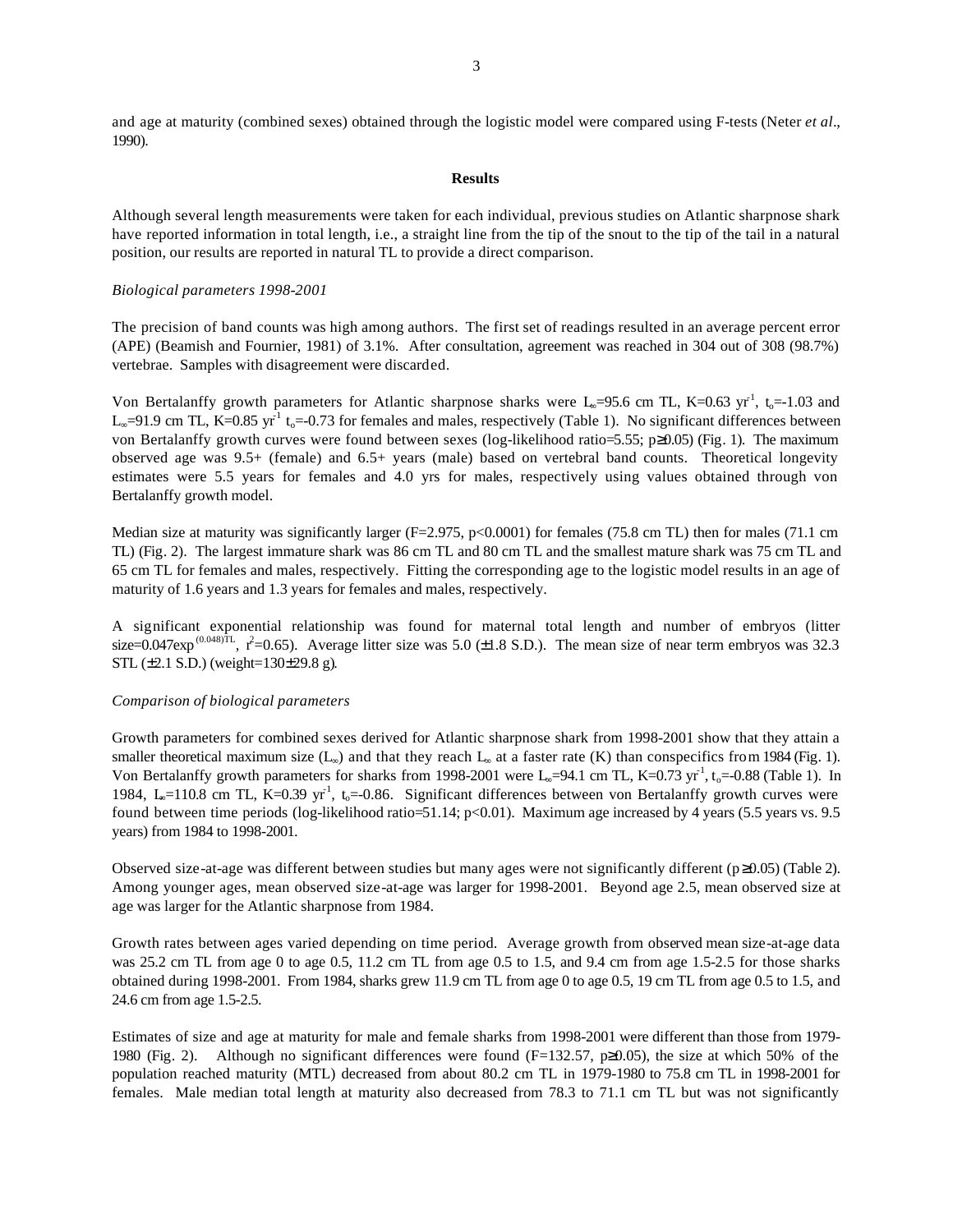different (F=121.09, p≥0.05). Using the combined age and growth models, age at maturity decreased from 2.3 in 1979- 1980 to 1.4 years in 1998-2001.

Reproductive effort was similar between time periods. Fecundity (number of embryos) was found to increase with size (TL) but the relationship was described by an exponential equation for 1998-2001 while Parsons (1983) described reproductive effort using a linear relationship. Overall, litter size was similar between studies (5.0) and the mean size of near term embryos was 130±29.8 g for 1998-2001 and 95-150 g for 1979-1980.

### **Discussion**

There are several mechanisms by which density-dependent regulation in shark populations may occur. Holden (1973) hypothesized that when dogfish populations are reduced compensatory increases in fecundity and growth rate (which in turn induces earlier maturity) and or decreases in natural mortality may take place as a result of decreased predation, reduced competition, or increases in available food. Although Holden (1973) proposed that changes in fecundity is the density-dependent mechanism for controlling populations of spiny dogfish, *Squalus acanthis*, off Norway, Wood *et al*. (1979) and Walker (1992) using theoretical simulations proposed natural mortality was the mechanism for regulating spiny dogfish and gummy shark, *Mustelus antarcticus*, populations, respectively. Evidence from this study suggests the mechanism for controlling density dependent regulation in Atlantic sharpnose shark is to increase juvenile growth, which in turn induces a decrease in age and size of maturity.

As discussed by Calliet *et al*. (1990) and Tanaka *et al.* (1990), detecting differences in growth estimates may difficult to assess. We attempted to minimize some source of bias by re-analyzing the original size-at-age data that might hinder comparison with Branstetter's (1987) original study. However, we were unable to acquire the original vertebrae samples and contend that the difference in growth rates could be due in part to differences in interpretation of growth rings and sample size.

The decline in age and size at maturity and increase in growth rate could be attributable to an increase in food availability. One hypothesis is the increase in food availability is the result of the increased harvest of Atlantic sharpnose sharks from the 1993 through 2001, thus reducing intraspecific competition. However, an alternate hypothesis is the reduction in large coastal sharks, such as blacktips, since the early-1980's have reduced interspecific competition. Although no published quantitative studies and trophic interactions of diet for these species are available, preliminary evidence suggests juvenile blacktip shark and adult Atlantic sharpnose shark occupy similar food niches (Dana Bethea, North Carolina State University, personal communication). Kato (1987) proposed the increased growth rate and decrease in maturity found in minke whales, *Balaenoptera acutorstrata*, was attributable to reduced competition for food with depleted stocks of blue, *B. musculus*, and fin whales, *B. physalus*. Further study on the diet and niche relations on these and other sharks will be necessary to further evaluate this hypothesis.

#### **Acknowledgements**

We extend our appreciation to Drs. Glenn Parsons and Steven Branstetter who graciously provided data from their studies. Mark Grace, Linda Lombardi, Dr. Gary Fitzhugh, and Lisa Jones provided assistance with collection of sharks and Dana Bethea and Brain Cullum helped with preparation of vertebrae.

#### **References**

BEAMISH, R. J., and D. A. Fournier. 1981. A method for comparing the precision of a set of age determinations. *Can. J. Fish. Aquat. Sci*., **38**:982-983.

- BRANSTETTER, S. 1987. Age and growth validation of newborn sharks held in laboratory aquaria, and comments on the life history of the Atlantic sharpnose shark, *Rhizoprionodon terraenovae*. *Copeia,* 1987:291-300.
- CAILLIET, G. M., K.G. YUDIN, S. TANAKA, and T. TANISUCHI. 1990. Growth characteristics of two populations of Mustelus manazo from Japan based on cross-reading vertebral bands. *In*: Elasmobranchs as living resources:Advances in biology, ecology, systematic and the status of the fisheries. H. L. Pratt Jr., S.H. Gruber and T. Taniuchi (eds.). NOAA Tech. Rep. NMFS 90. p. 167-176.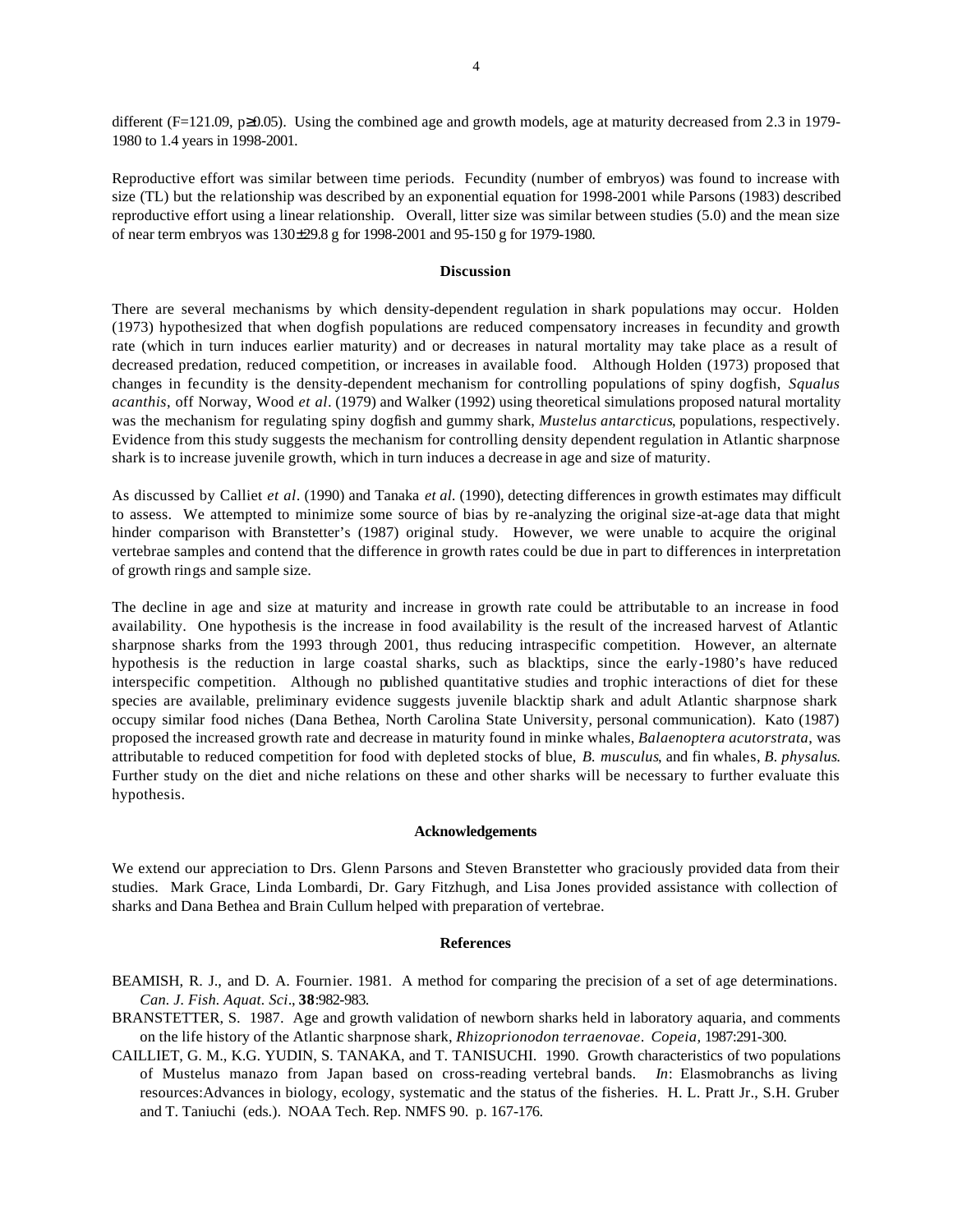- CARLSON, J.K., E. CORTÉS, and D. BETHEA, in press. Life history and population dynamics of the finetooth shark, *Carcharhinus isodon*, in the northeastern Gulf of Mexico. *Fishery Bulletin.*
- CERRATO, R. M. 1990. Interpretable statistical tests for growth comparisons using parameters in the von Bertalanffy growth equation. *Can. J. Fish. Aquat. Sci*., 47:1416-1426.
- CORTÉS, E. 1998. Demographic analysis as an aid in shark stock assessment and management. *Fish. Res*. 39:199-208.
- CORTÉS, E. 2002. Stock assessment of small coastal sharks in the US Atlantic and Gu lf of Mexico. National Marine Fisheries Service, Sustainable Fisheries Contribution SFD-01/02-152.
- CORTÉS, E. 2002. Incorporating uncertainty into demographic modeling: application to shark populations and their conservation. *Conserv. Biol*. 16(4):1-15.
- FABENS, A.J. 1965. Properties and fitting of the von Bertalanffy growth curve. *Growth* 29:265-289.
- HOLDEN, M. J. 1973. Are long-term sustainable fisheries for elasmobranchs possible? *Rappports et Procès-Verbaux des Réunions Conseil International Pour l' Exploration de la Mer*, 64:360-367.
- KATO, H. 1987. Density dependent changes in growth parameters of the southern minke whale. *Sci. Rep. Whales Res. Inst*., 38:48-73.
- MOLLET, H. F., G. CLIFF, H. L. PRATT, Jr., and J.D. STEVENS. 2000. Reproductive biology of the female shortfin mako, *Isurus oxyrinchus* Rafinesque, 1810, with comments on the embryonic development of lamnoids. *Fish. Bull*. 98:299-318.
- NETER, J., W. WASSERMAN and M.H. KUTNER. 1990. Applied linear statistical models. Richard D. Irwin, Boston. 1181 p.
- PARSONS, G.R. 1983. The reproductive biology of the Atlantic sharpnose shark, *Rhizoprionodon terraenovae* (Richardson). Fish. Bull., 81:61-73.
- SMINKEY, T.R. and J.A. MUSICK. 1995. Age and growth of the sandbar shark, Carcharhinus plumbeus, before and after population depletion. Copeia, 1995:871-883.
- TANAKA S., G.M. CAILLIET, and K.G. YUDIN. 1990. Differences in growth of the blue shark, *Prionace glauca*:technique or population. *In*: Elasmobranchs as living resources:Advances in biology, ecology, systematic and the status of the fisheries. H. L. Pratt Jr., S.H. Gruber and T. Taniuchi (eds.). NOAA Tech. Rep. NMFS 90. p. 177-187.
- VON BERTALANFFY, L. 1938. A quantitative theory of organic growth (inquires on growth laws. II). *Human Biology* 10:181-213.
- WALKER, T.I. 1992. A fishery simulation model for sharks applied to the gummy shark, *Mustelus antarcticus* Günther, from southern Australian waters. Aust. J. Mar. Fresh. Res., 43:195-212.
- WALKER, T.I., B.L. TAYLOR, R.J. HUDSON, and J.P. COTTIER. 1998. The phenomena of apparent change of growth rate in gummy shark (*Mustelus antarcticus*) harvested off southern Australia. Fish. Res., 39:139-163.
- WOOD, C.C., K.S. KETCHEN., and R.J. BEAMISH. 1979. Population dynamics of spiny dogfish (*Squalus acanthias*) in British Columbia water. *J. Fish. Res. Board. Can*., 36:647-656.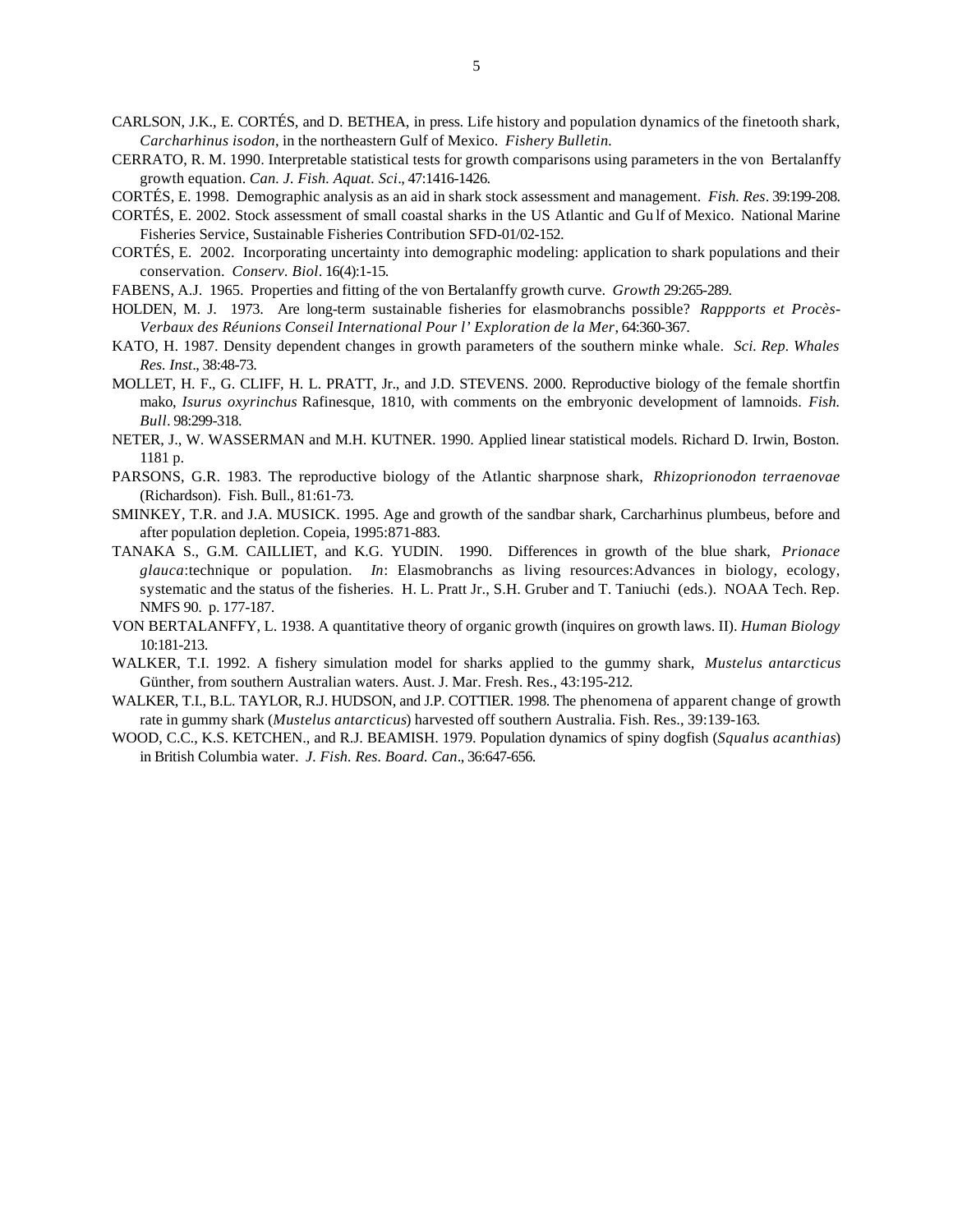| Parameter                                  | 1998-2001           | 1984             | 1979-1980     |  |  |
|--------------------------------------------|---------------------|------------------|---------------|--|--|
|                                            |                     |                  |               |  |  |
| Theoretical maximum size $(L_{\infty}$ cm) | $91.9\pm 6.0$ (M)   | 110.8±23.8       |               |  |  |
|                                            | $95.6 \pm 5.9$ (F)  | (combined sexes) |               |  |  |
|                                            | 94.1±4.2 (combined  |                  |               |  |  |
|                                            | sexes)              |                  |               |  |  |
| Growth coefficient $(K yr^{-1})$           | $0.85 \pm 0.36$ (M) | $0.39 \pm 0.29$  |               |  |  |
|                                            | $0.63 \pm 0.24$ (F) | (combined sexes) |               |  |  |
|                                            | $0.72 \pm 0.21$     |                  |               |  |  |
|                                            | (combined sexes)    |                  |               |  |  |
| Theoretical age at zero length $(t_0$ yr)  | $-0.73\pm0.38$ (M)  | $-0.86 \pm 0.73$ |               |  |  |
|                                            | $-1.03\pm0.48$ (F)  | (combined sexes) |               |  |  |
|                                            | $-0.88 \pm 0.31$    |                  |               |  |  |
|                                            | (combined sexes)    |                  |               |  |  |
| Observed maximum age (yr)                  | 6.5(M)              | 5.75             |               |  |  |
|                                            | 9.5(F)              |                  |               |  |  |
| Theoretical maximum age (yr)               | 4.0 (M)             | 9.9              |               |  |  |
|                                            | 5.5 $(F)$           |                  |               |  |  |
| Median size at maturity (cm)               | $71.1 \; (M)$       |                  | 78.3 (M)      |  |  |
|                                            | $75.8$ (F)          |                  | $80.2$ (F)    |  |  |
|                                            |                     |                  |               |  |  |
| Median age at maturity (yr)                | 1.3(M)              |                  | 2.3 (combined |  |  |
|                                            | 1.6(F)              |                  | sexes)        |  |  |
|                                            | 1.4 (combined       |                  |               |  |  |
|                                            | sexes)              |                  |               |  |  |
| Fecundity (pups $yr^{-1}$ )                | $5.0 \pm 0.47$      |                  | 5             |  |  |
|                                            |                     |                  | range $(1-7)$ |  |  |
| N                                          | 350                 | 20               | 149           |  |  |
|                                            |                     |                  |               |  |  |

Table 1. Life history parameters for Atlantic sharpnose sharks obtained from 1998-2001, 1984 by Branstetter (1987), and 1979-1980 by Parsons (1983). M=values for males and F=values for females. Values are means ±95% confidence limits.

Table 2. A comparison of observed mean size at age for combined sexes from 1984 and 1998-2001.

|           | $\theta$                 | $0.5^{\circ}$ | 1.5    | 2.5                      | 3.5          | 4.5          | 5.5                      | 6.5  | 7.5   | 8.5  | 9.5  |
|-----------|--------------------------|---------------|--------|--------------------------|--------------|--------------|--------------------------|------|-------|------|------|
| 1984      | 33.6                     | 45.5          | 64.5   | 89.0                     | 92.0         | 96.6         | 100.0                    |      |       |      |      |
| S.D.      | $\overline{\phantom{a}}$ | 4.7           | 0.9    | $\overline{\phantom{0}}$ | 1.4          | 2.5          | $\overline{\phantom{a}}$ |      |       |      |      |
| N         |                          | 6             | 4      |                          | 2            | 5            |                          |      |       |      |      |
|           |                          |               |        |                          |              |              |                          |      |       |      |      |
| P value   | $\overline{\phantom{a}}$ | $p\geq 0.05$  | < 0.01 | -                        | $p\geq 0.05$ | $p\geq 0.05$ | $\overline{\phantom{a}}$ |      |       |      |      |
|           |                          |               |        |                          |              |              |                          |      |       |      |      |
| 1998-2001 | 38.0                     | 63.2          | 74.4   | 83.9                     | 90.4         | 92.0         | 94.3                     | 96.0 | 100.1 | 98.9 | 97.3 |
| S.D.      | 5.7                      | 6.1           | 7.7    | 6.4                      | 6.2          | 5.8          | 3.9                      | 3.8  | 1.8   | 0.8  | -    |
| N         | 26                       | 90            | 55     | 53                       | 33           | 16           | 10                       | 14   | 4     | 2    |      |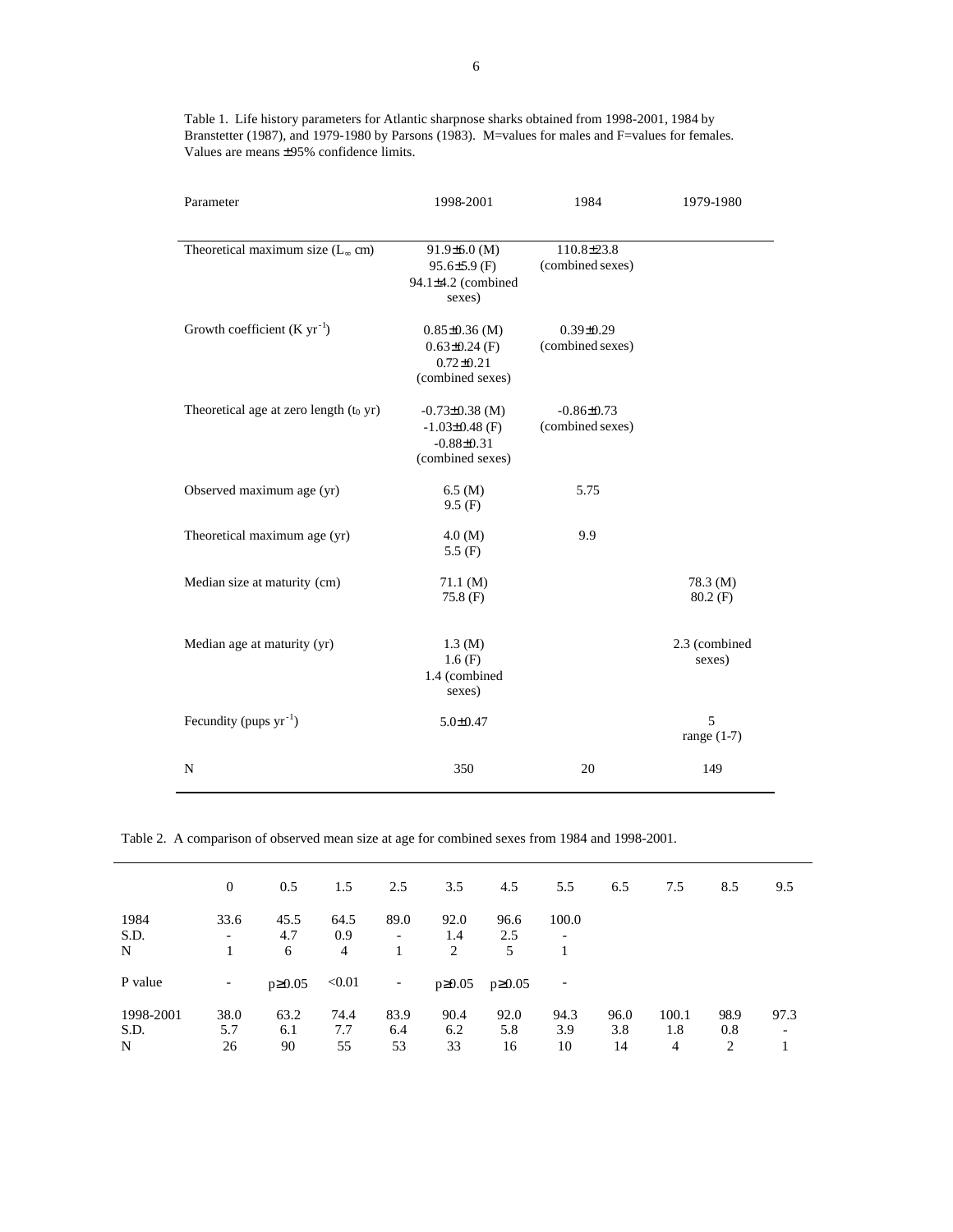

Fig. 1. Von Bertalanffy growth functions of Atlantic sharpnose sharks for (A) male and female from 1998-2001 and (B) from 1984 and 1998-2001 for combined sexes. Vertical bars are 95% confidence limits.